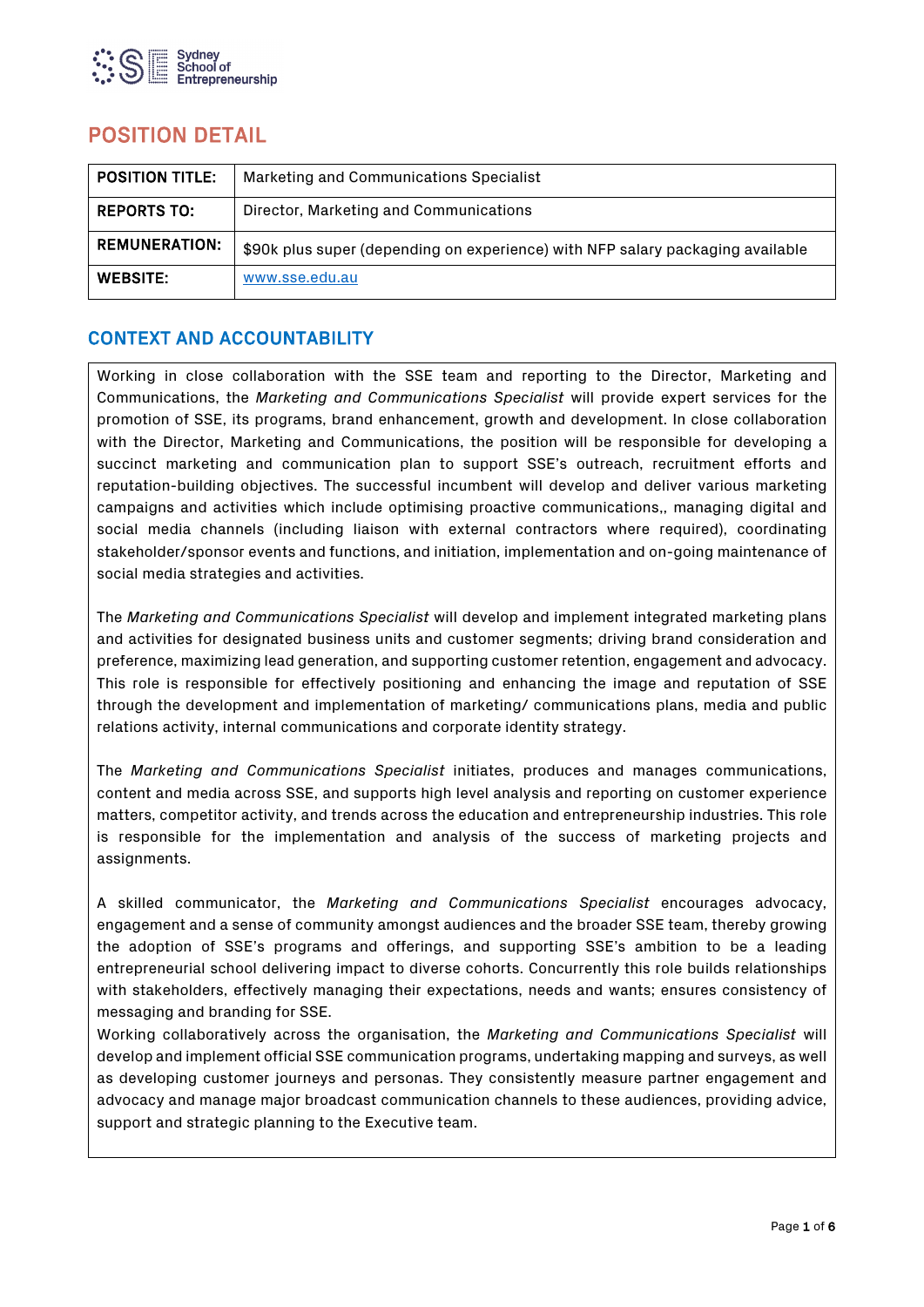

## OVERVIEW OF THE SCHOOL AND POSITION CONTEXT

SSE is Australia's first, and only, Government-initiated School of Entrepreneurship. It was established to enhance and embed growth mindsets, entrepreneurial skills, and innovative thinking, across diverse communities—empowering positive global impact both now and in the future. SSE's global networks and community impact is espoused by a unique foundation and structure; a not-for-profit organization, with a powerful association of founding member institutions comprising all 11 NSW Universities and TAFE NSW.

SSE participants span a broad range of industries and interests; through experiential learning and development, our graduates emerge ready to adapt and succeed in an ever-changing society, confident to impress impact on the world.

The *Marketing and Communications Specialist* is a key member of the SSE team, collaboratively leading the marketing and communications function within SSE. Activity in this function includes creating and sustaining stakeholder engagement and advocacy for SSE's mission, influencing marketing and communication strategies that drive program development, consistently and effectively positioning SSE in the marketplace, identifying new market and partnership opportunities and supporting SSE staff to adopt a customer-centric approach and to effectively communicate SSE's brand, programs and services to target audiences.

On a day-to-day level, the *Marketing and Communications Specialist* will work seamlessly with the Director, Marketing, Brand and Communications to continuously scout new opportunities and rapidly codesign and implement marketing and communications activities leveraging SSE's channels and platforms to build and grow SSE's brand and story across education and business ecosystems.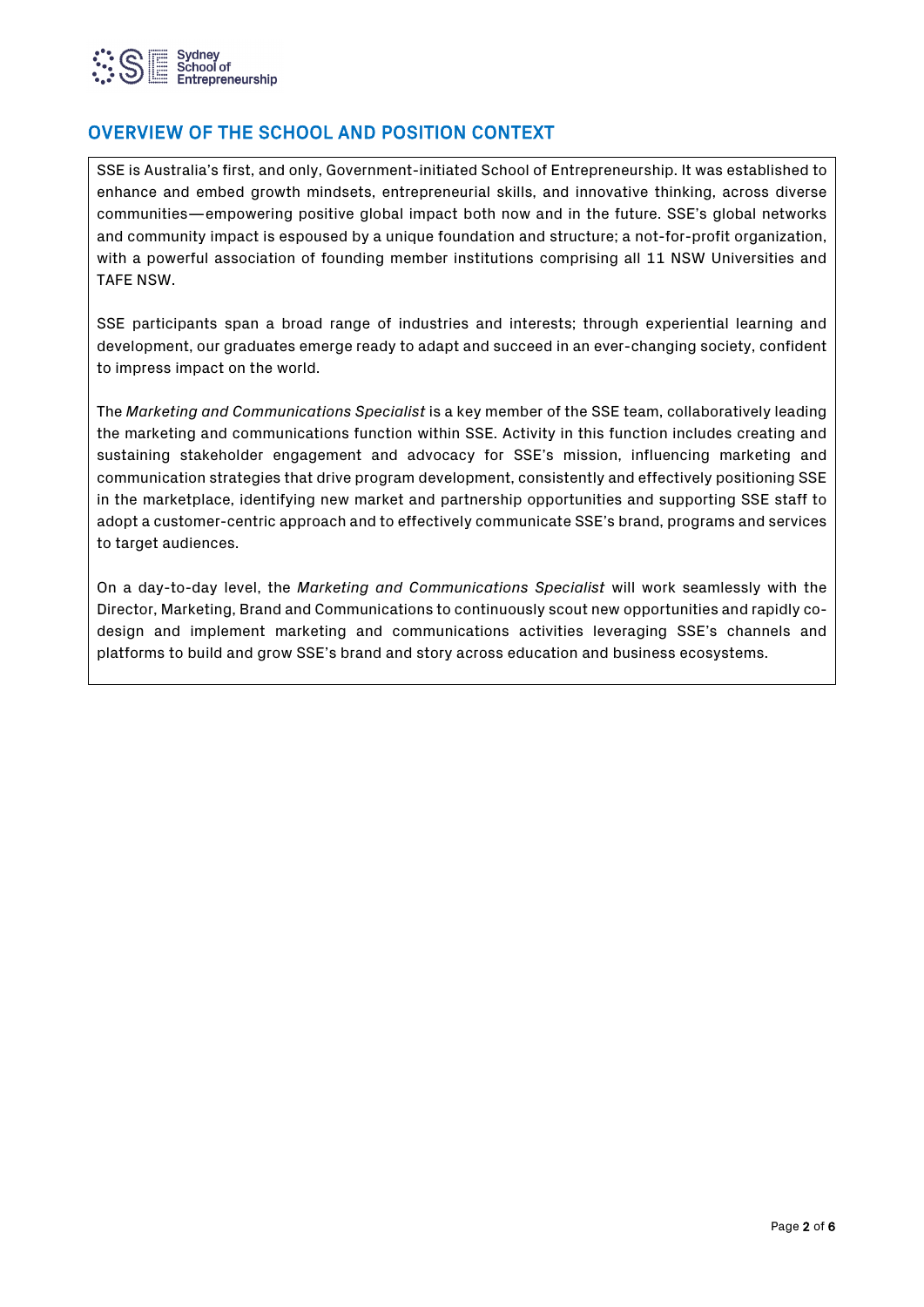

# KEY ACCOUNTABILITIES

|                                                                                                                                                                                                                                                                                                                                                                                                                                                                                                                                                                                                                                                                                                                                                                                                                                                                                                                                                                                                                                                                                                                                                                                                                                                                                                                                                                                                                                                                                                                                                                                                                                                                               | Frequency |
|-------------------------------------------------------------------------------------------------------------------------------------------------------------------------------------------------------------------------------------------------------------------------------------------------------------------------------------------------------------------------------------------------------------------------------------------------------------------------------------------------------------------------------------------------------------------------------------------------------------------------------------------------------------------------------------------------------------------------------------------------------------------------------------------------------------------------------------------------------------------------------------------------------------------------------------------------------------------------------------------------------------------------------------------------------------------------------------------------------------------------------------------------------------------------------------------------------------------------------------------------------------------------------------------------------------------------------------------------------------------------------------------------------------------------------------------------------------------------------------------------------------------------------------------------------------------------------------------------------------------------------------------------------------------------------|-----------|
| Marketing<br>Articulate product and service offerings, key benefits and messages for use by all team<br>le.<br>members and stakeholders.<br>Produce, contribute to, and edit copy for high-quality SSE marketing materials both<br>lo<br>online and in print.<br>Manage SSE social media channels including, but not limited to LinkedIn, Facebook,<br>$\bullet$<br>Instagram, Twitter, YouTube.<br>Provide a client-centric focus, and work in partnership with the wider SSE team to<br>le.<br>ensure communications, stakeholder engagement, and marketing strategies leverage<br>all evolving opportunities with our diverse audiences.<br>Stay informed about market trends in the entrepreneurial and education industry, and<br>le.<br>also technological and digital advances related to marketing, driving continuous<br>improvement in the marketing and communications team, and to deliver on SSE's<br>strategic goals.<br>Analyse and evaluate insights and establish a measurement framework; subsequently<br>lo                                                                                                                                                                                                                                                                                                                                                                                                                                                                                                                                                                                                                                                | Ongoing   |
| writing marketing reports in a confident manner that are used to inform future<br>strategic activities.                                                                                                                                                                                                                                                                                                                                                                                                                                                                                                                                                                                                                                                                                                                                                                                                                                                                                                                                                                                                                                                                                                                                                                                                                                                                                                                                                                                                                                                                                                                                                                       |           |
| Strategic Communications, Stakeholder Engagement and Leadership<br>Initiate and drive strategic communications, advice and support to SSE, its business<br>l.<br>units and Executives.<br>Develop and manage targeted communication strategies and initiatives that strengthen<br>le<br>relationships and collaborations with stakeholders, students, staff and external<br>audiences.<br>Identify industry and news media opportunities to enhance SSE's profile both locally<br>le<br>and internationally, be one of the key liaisons for the media and other relevant bodies,<br>and build and maintain a strong working relationship with media networks and<br>suppliers.<br>Deliver the ongoing communications and content strategy plans across digital and<br>engagement channels, ensuring key messages, stories and content are targeted,<br>timely, engaging and effectively disseminated.<br>Write speeches and prepare presentations for senior representatives as requested.<br>Produce, contribute to, and edit copy for high-quality SSE marketing materials<br>lo<br>including, but not limited to, brochures, reports, newsletters, magazines and websites.<br>Maintain quality assurance standards and ensure all marketing and communication<br>$\bullet$<br>material and content are accurate and comply with SSE standards and brand<br>guidelines.<br>Build productive relationships to proactively and collaboratively identify opportunities<br>to profile SSE, students, alumni, research, projects, and staff.<br>Undertake monitoring and reporting on coverage, online engagement and effectiveness<br>of communications and content strategies. | Ongoing   |
| General<br>Perform any other work activities relevant to the role's key accountabilities as approved<br>by Director or CEO and commensurate to the role's classification level.                                                                                                                                                                                                                                                                                                                                                                                                                                                                                                                                                                                                                                                                                                                                                                                                                                                                                                                                                                                                                                                                                                                                                                                                                                                                                                                                                                                                                                                                                               | Ongoing   |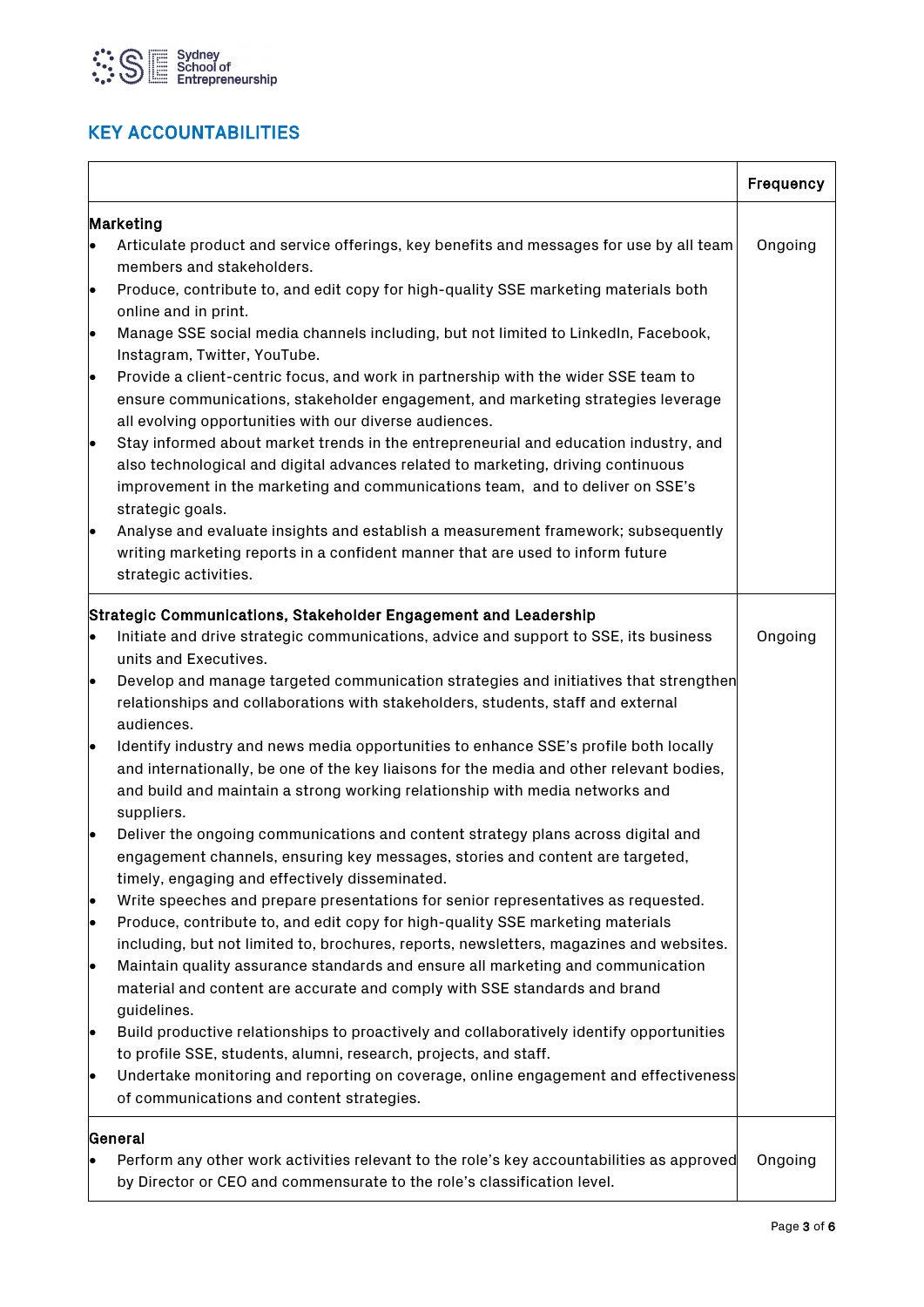

# **SELECTION CRITERIA**

| <b>EXPERIENCE, SKILLS AND QUALIFICATIONS</b>                                                                                                                                                                                                                      | <b>ESSENTIAL</b> | <b>DESIRABLE</b> |
|-------------------------------------------------------------------------------------------------------------------------------------------------------------------------------------------------------------------------------------------------------------------|------------------|------------------|
| Degree in Marketing or Communications and demonstrated relevant<br>experience.                                                                                                                                                                                    | X                |                  |
| Extensive experience in designing and successfully executing strategic<br>marketing, communications and storytelling for an organisation.                                                                                                                         | X                |                  |
| Demonstrated high level problem solving and organisational skills,<br>including the ability to take initiative, independently prioritise<br>competing work demands and an ability to identify and initiate<br>improvements to business practices.                 | X                |                  |
| Demonstrated experience in driving a high-performance service culture<br>focused on continuous improvement and delivering quality outcomes<br>for clients.                                                                                                        | X                |                  |
| Demonstrated ability to write engagingly for target audiences using a<br>variety of mediums including web, print, media releases, speeches and<br>social media.                                                                                                   | X.               |                  |
| Demonstrated high level interpersonal and oral communication skills<br>including the ability to negotiate, provide advice and liaise with a wide<br>range of individuals. Also includes impeccable grammar, attention to<br>detail and proven editing experience. | X                |                  |
| Proven ability to successfully pitch news stories to media, with<br>contacts in news and industry media.                                                                                                                                                          | X                |                  |
| A proven analyst, able to evaluate insights, establish a measurement<br>framework and confidently write marketing reports, informing future<br>marketing activities through the conducting of research activities.                                                | X                |                  |
| An advanced user of Microsoft Office applications, data bases, CRM<br>and associated software (Salesforce experience will be highly<br>regarded).                                                                                                                 | X                |                  |
| Ability to respond flexibly to the requirements of a complex<br>organisation and generate solutions that meet management<br>requirements.                                                                                                                         | X                |                  |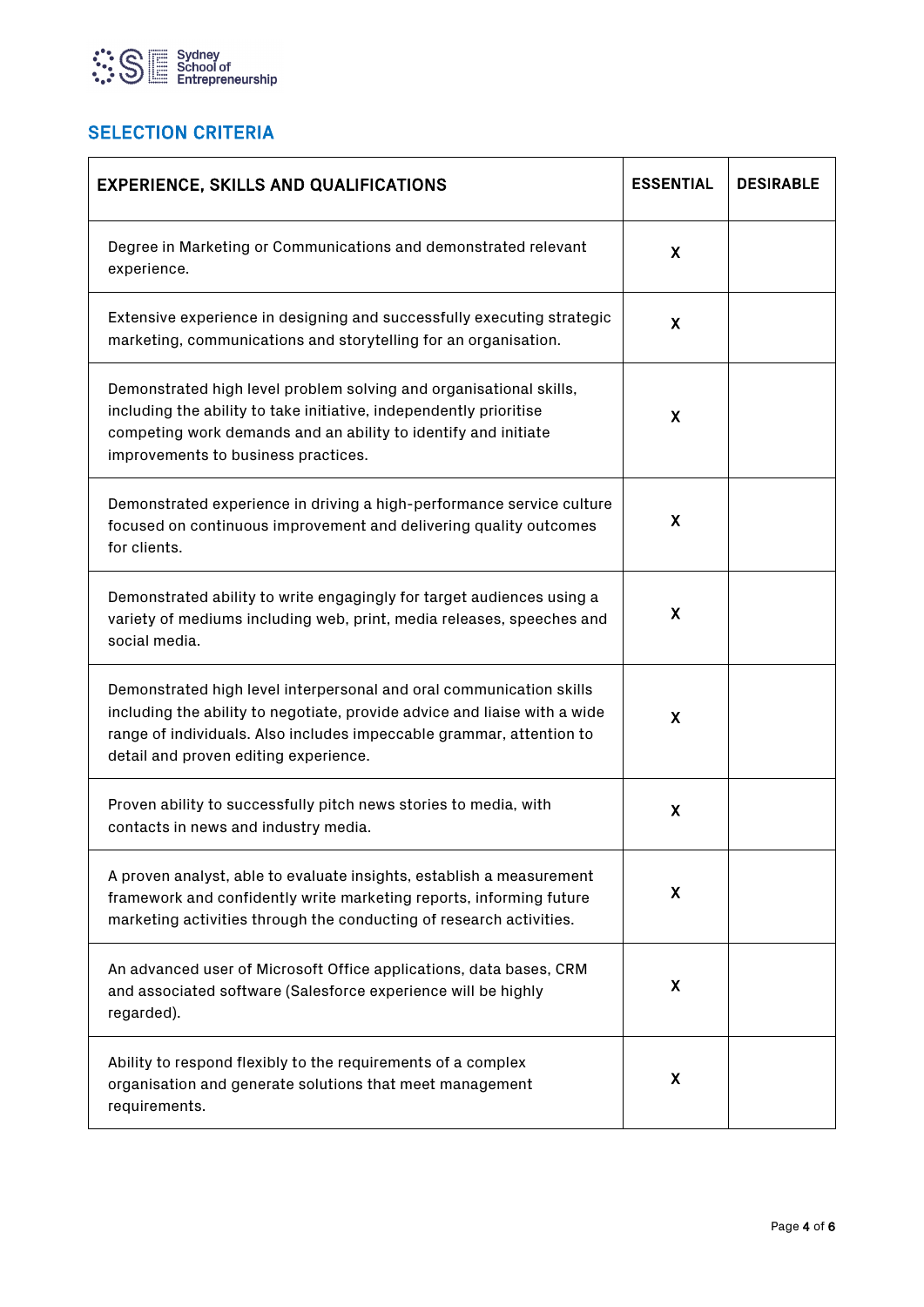

## ORGANISATIONAL CHART



## KEY RELATIONSHIPS

#### INTERNAL

| <b>MAIN CONTACT</b>                       | <b>FREQUENCY</b> | <b>PURPOSE</b>                                  |
|-------------------------------------------|------------------|-------------------------------------------------|
| Director, Marketing and<br>Communications | Daily            | In the context of relevant Key Accountabilities |
| SSE staff - all levels                    | Daily            | In the context of relevant Key Accountabilities |
| <b>SSE Directors</b>                      | Daily            | In the context of relevant Key Accountabilities |
| CEO                                       | As required      | In the context of relevant Key Accountabilities |

### EXTERNAL

| <b>MAIN CONTACT</b>                                                                                                   | <b>FREQUENCY</b> | <b>PURPOSE</b>                                            |
|-----------------------------------------------------------------------------------------------------------------------|------------------|-----------------------------------------------------------|
| Students (secondary and tertiary), corporate and<br>business clients                                                  | As required      | In the context of relevant<br>Key Accountabilities        |
| SSE's talent pool ('The Brains Trust') of Facilitators,<br>Program Associates, Entrepreneurs/ Experts in<br>Residence | As required      | In the context of relevant<br><b>Key Accountabilities</b> |
| Board and Committee Members                                                                                           | As required      | In the context of relevant<br>Key Accountabilities        |